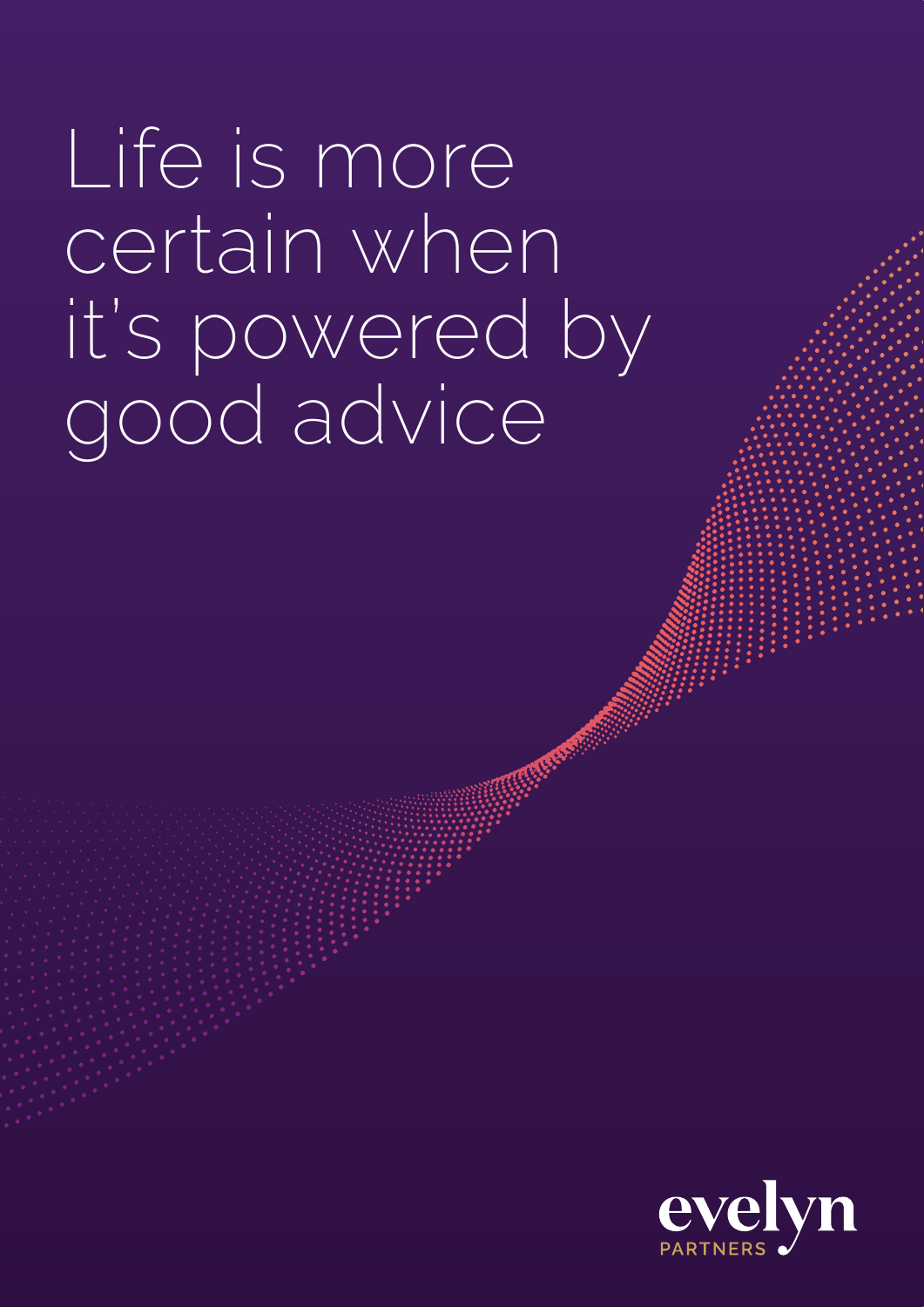

# The power of good advice

Life is full of decisions and choices that shape our future. Making great decisions requires as much certainty as possible – the kind of certainty that comes from good advice. Our advice is backed by almost 200 years' experience in helping people and businesses flourish.

At Evelyn Partners our mission is 'to place the power of good advice into more hands'. We believe that more people and businesses should have access to good advice, regardless of their size or wealth. We are committed to raising the standards of good advice and to extending its reach.

We are the UK's leading integrated wealth management and professional services group. We look after the combined wealth and tax needs of our clients and provide specialist accountancy, assurance, tax and advisory services for businesses. Our clients range from online investors to those requiring bespoke wealth management, and from charities to entrepreneurs and corporate businesses.

All our advice is delivered by people who care, who go further to understand your needs so they can help you make those big decisions with ease and confidence, bringing *you* closer to what matters *most to you*.

The power of good advice since 1836.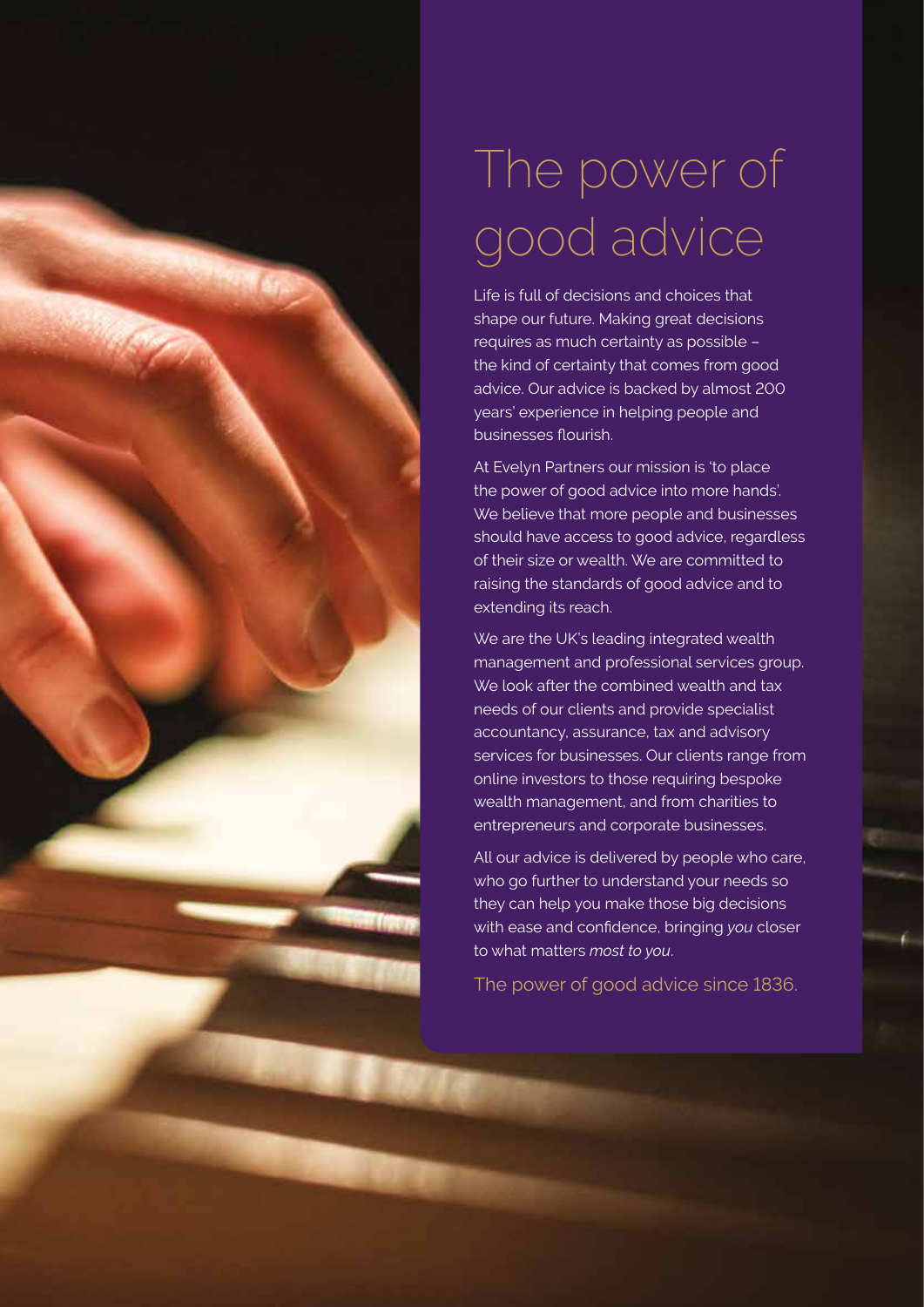# Welcome to Evelyn Partners

#### **Tilney Smith & Williamson has become Evelyn Partners, and a new chapter in our story has begun.**

Our merger means we can offer a unique range of combined services for our personal and business clients.

From Tilney's beginnings in 1836 to the founding of Smith & Williamson in 1881, we've been helping people and businesses flourish for nearly two hundred years.

Our longevity is a testament to the power of good advice. The kind of advice that comes from someone who knows you well. The kind of powerful good advice that you can always expect from us.

Because we take the time to truly understand you. What motivates, inspires and drives you. We believe good advice should be available to everyone who needs it, giving them the confidence to make great decisions.

With over 3,000 people in 27 offices in the UK, Ireland and Jersey, we can help you achieve your ambitions and are just as committed to delivering a world class experience to our clients today as we always have been.





# **We're here to help you flourish.**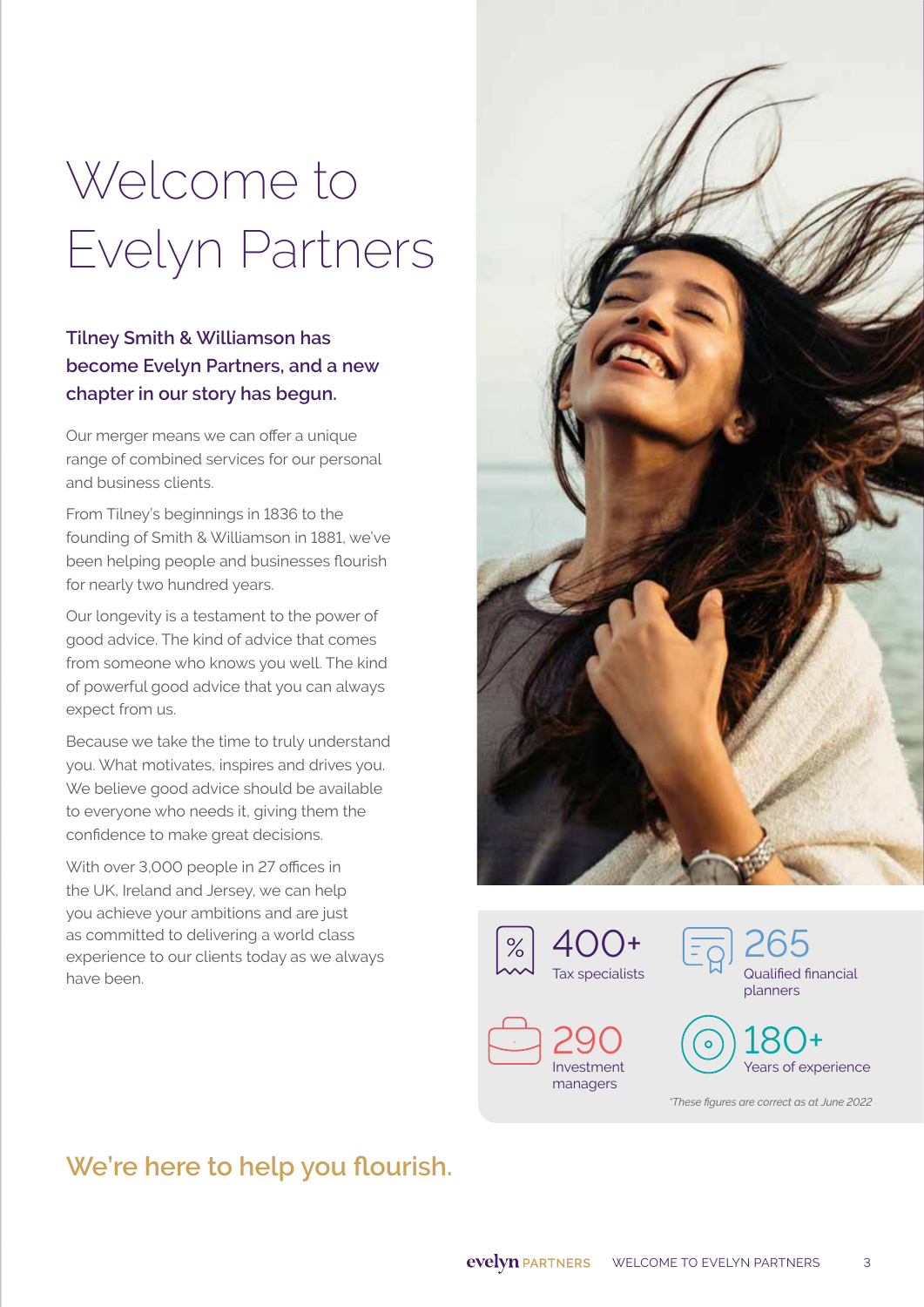# Wealth management for individuals and families

**If you want to enjoy your wealth now, secure it for the future or use it to navigate life's unexpected hurdles, we have the knowledge and experience to help you plan for all eventualities. Through all of life's moments we're here to help you plan, manage and future-proof your financial lives, letting you look ahead with confidence.**

#### **Plan for your future**

We have the financial planning knowledge and experience to steer you through the complexities of growing your wealth, so you can look ahead with confidence.

## **Power your investments**

Knowing what you can do with your wealth can be a big responsibility. Our investment managers have expertise you can lean on to achieve your goals.

If you prefer to manage your own investments Bestinvest, our online investment service, can provide you with everything you need.

### **Stay on top of your taxes**

Our specialists can help you navigate the maze that is tax rules, legislation and compliance and see your taxes through a new lens.

**To see how our good advice can help you, call us on 020 3131 5203**

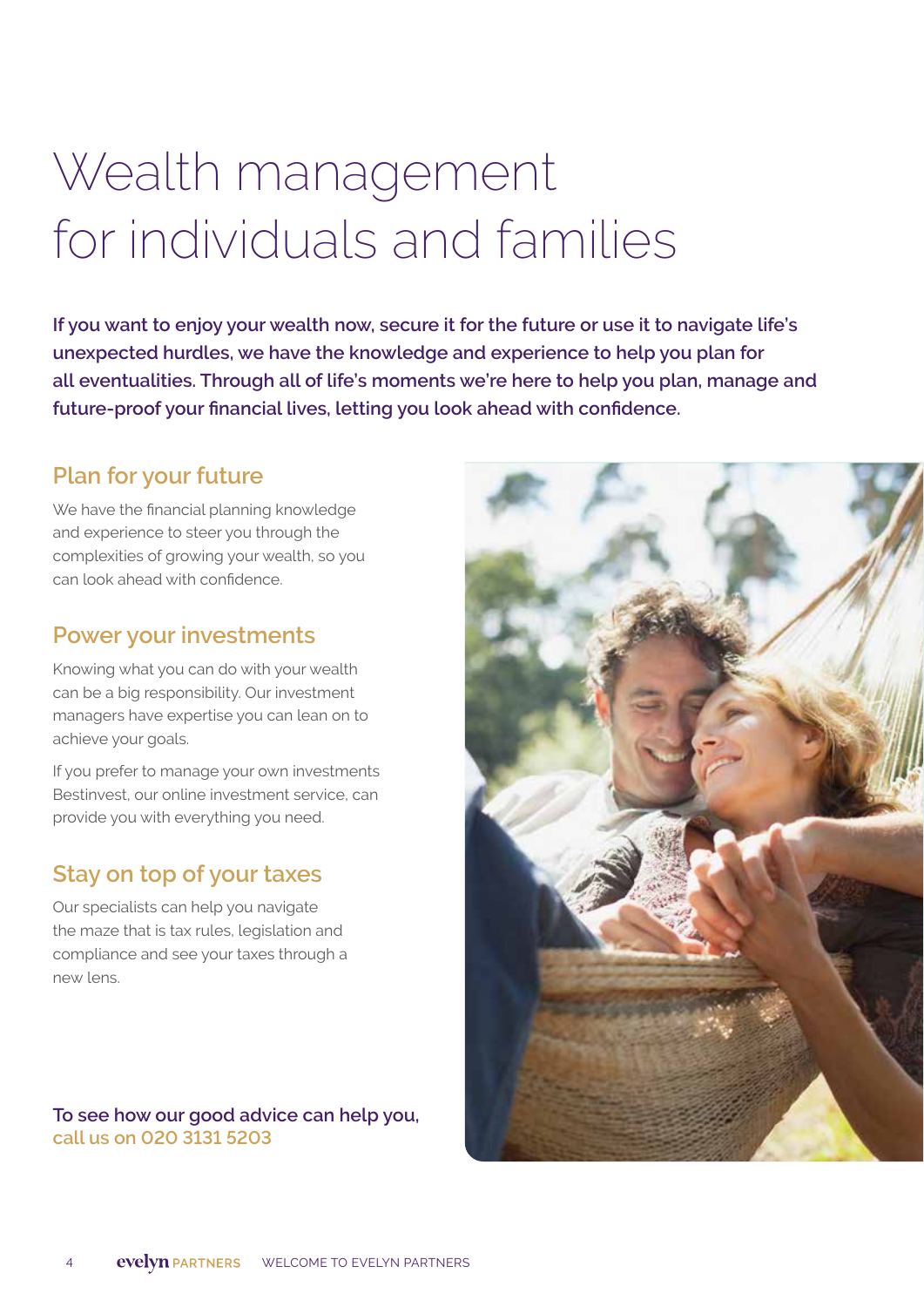# Our business services offering

**Whether you're a founder, a senior executive or running your family business, we can manage your personal finances and look after your business too.**

#### **Stay on top of your accounts**

From outsourcing your business administration to accounting and tax compliance.

Plus ensuring you have effective and accurate financial systems and controls in place, we can help your business function more efficiently.

#### **Transform your business**

Our specialist advisory and assurance partners can help you navigate the next phase for your business.

Whether that involves UK or international growth, corporate finance restructuring, business transformation or turnaround, they are here to help.

#### **To find out more about what we can offer, call us on 020 3131 5203**

## **Support your employees**

Give your employees the power of good advice through a programme of support designed to improve their financial wellbeing.

Our experts from across pensions, employee benefits, employment tax, financial planning and investments work together to offer imaginative yet pragmatic solutions, ensuring your employees get the most from their benefits and rewards package.

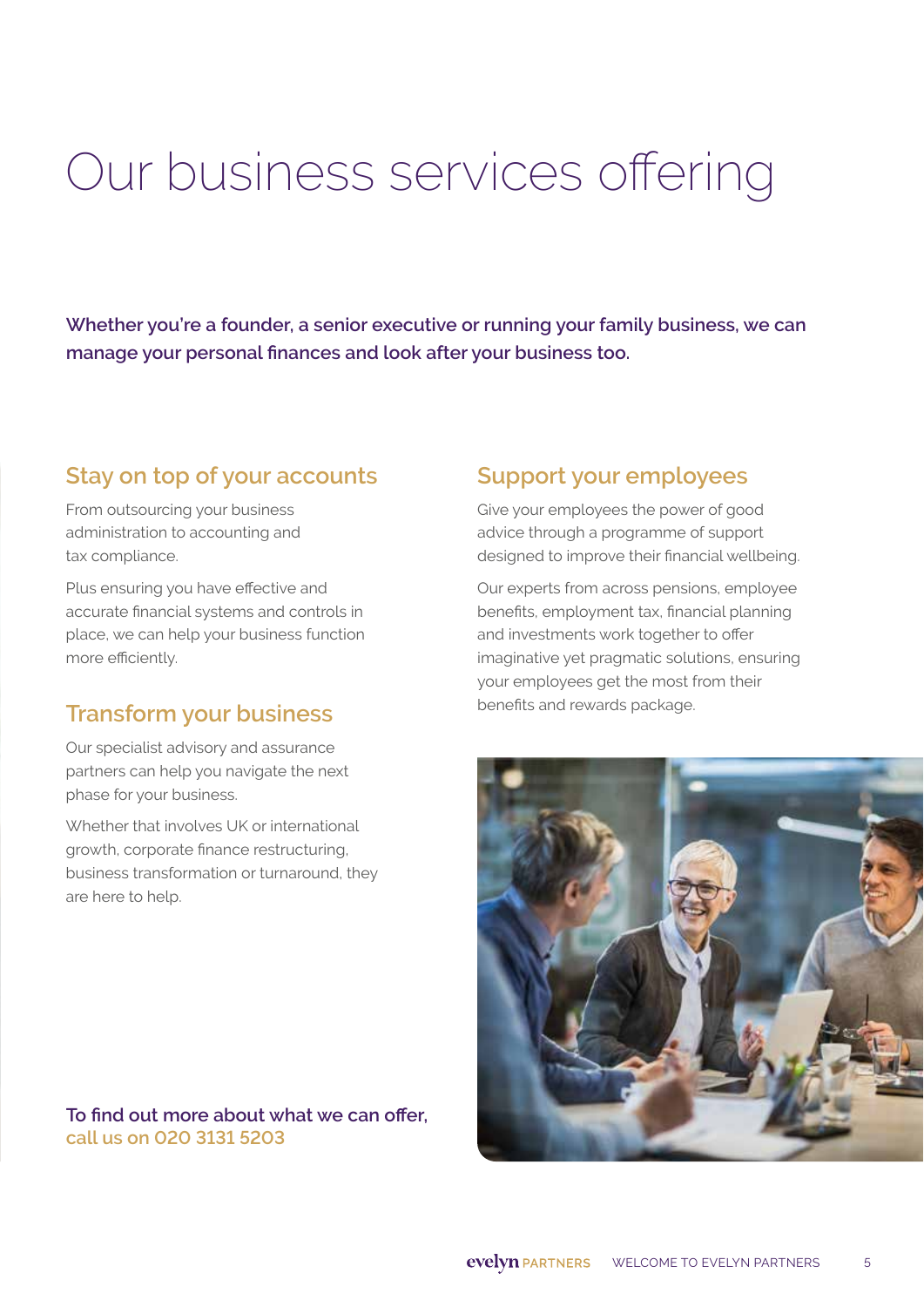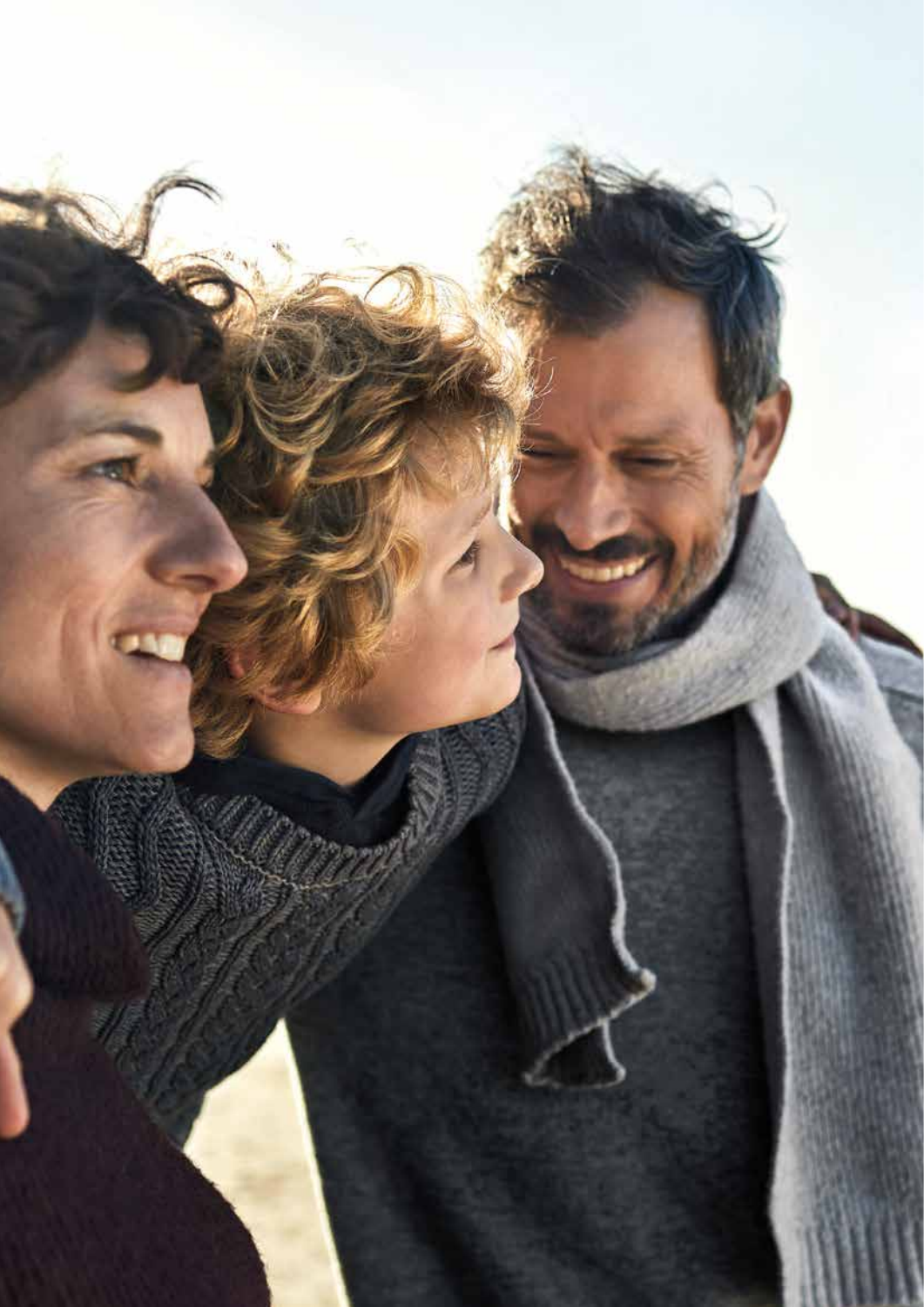# How we work with you

**We take the time to truly understand you, what motivates, inspires and drives you. So that we can give you the certainty to make the decisions to bring you closer to what matters to you.**

Whether you're a private client, family office, trustee or corporation operating in multiple jurisdictions, our knowledge helps us understand the challenges and pressures you face in protecting and growing your wealth.

#### **Personal We treat you as an individual**

We're a people business at heart, and strive to deliver a friendly, inclusive and personalised service to all our clients, large and small.

## **Partnership We go further together**

We develop relationships that stand the test of time. spanning multiple generations.

### **Performance We strive for more**

We are ambitious for our clients and for ourselves. so we aim to be a forward-thinking and innovative business that leads the way in the industry.

"I'm impressed by the personal touch. The people I work with have a thorough understanding of my aims and values and advise accordingly. I always feel they are on top of my needs."

**Jonathan, Client**